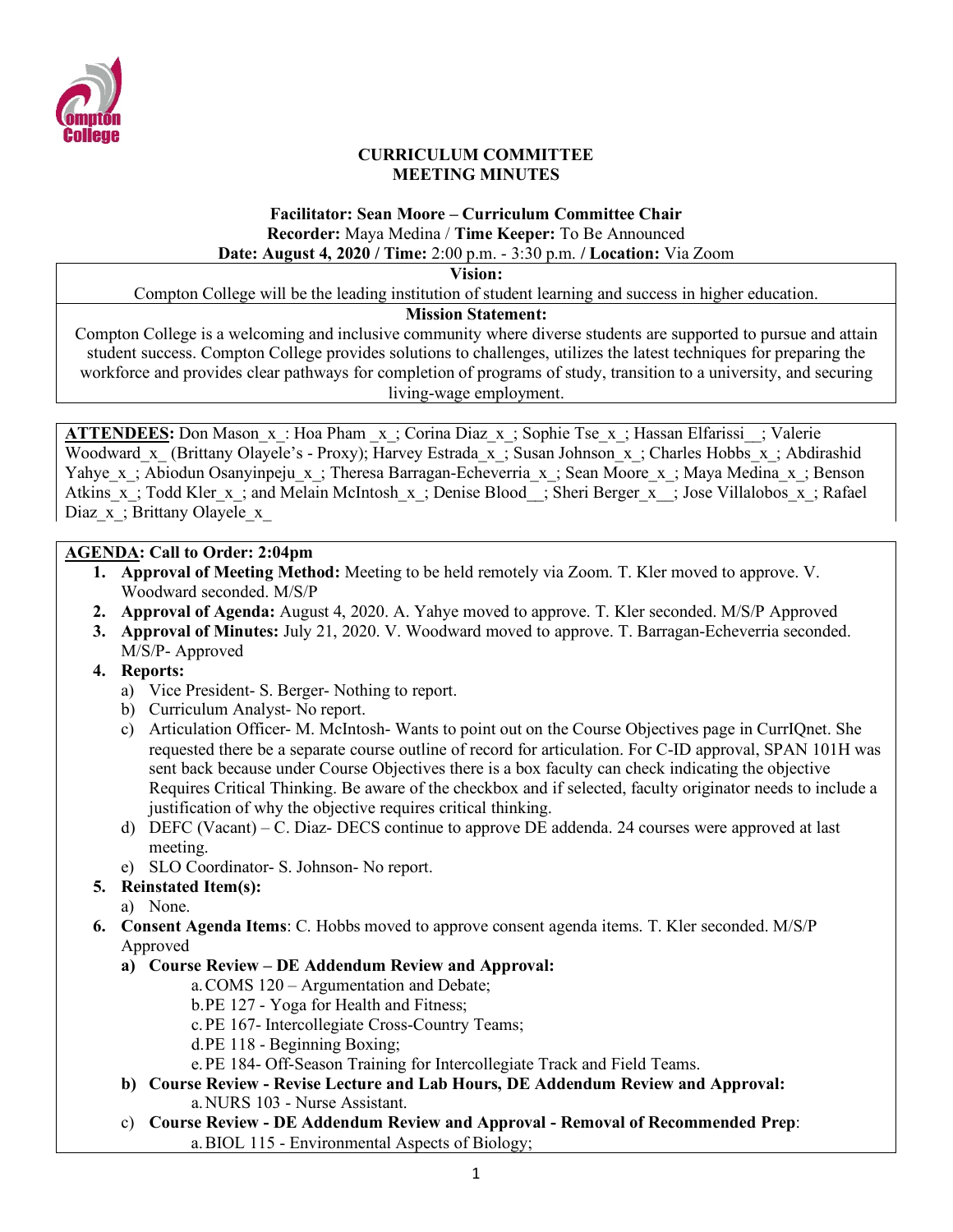b.PE 260 - Basic Principles of Fitness and Weight Control.

## **7. Information Items:**

### a) **DECS Approval 7-21-20 - Paper DE Addendum:**

- a. ART 110 -Drawing Fundamentals I;
- b. ART 130 Two-Dimensional Design I;
- c. ART 222 Fundamentals of Painting I;
- d. ART 223 Fundamentals of Painting II;
- e. Nursing 240 Intermediate Medical-Surgical Nursing I.

# b) **DECS Approval 7-28-20 - Paper DE Addendum:**

- a. ETEC 110A Principles of Engineering Technology I;
- b. ETEC 114A Electronics for Engineering Technologists I;
- c. ETEC 114B Electronics for Engineering Technologists II;
- d. ETEC 115A Aerospace Engineering I;
- e. ETEC 116A Computer Integrated Manufacturing I;
- f. ETEC 116B Computer Integrated Manufacturing II;
- g. MATH 140 Finite Mathematics for Business and Social Sciences;
- h. MATH 210 Introduction to Discrete Structures;
- i. NURS 232 Obstetrical Patients and Newborn;
- j. NURS 234 Pediatric Nursing;
- k. SPAN 102 Elementary Spanish II,
- l. SPAN 103 Intermediate Spanish I;
- m. SPAN 104 Intermediate Spanish II.

# c) **DECS Approval 7-28-20 Non-Paper DE Addendum:**

- a. ASTR 125 -Stars and Galaxies;
- b. ASTR 128 Astronomy Laboratory;
- c. ENGL 101S Reading and Composition Support;
- d. PHYS 122 General Physics.

## **8. First Read New Courses:**

- a) CSCI 101 Problem Solving and Program Design Using C++ (Proposed for GE, local, CSU and IGETC; stand-alone);
- b) CSCI 102 Introduction to Data Structure (Proposed for GE, local, CSU and IGETC; stand-alone);
- c) CSCI 103 Computer programming in Java.
	- a. CSCI 101 and CSCI 102 are requesting Math competency. These courses do not satisfy the requirement. Students need a certain level to get into the class. R. Diaz confirmed the CSCI courses are not math classes.
	- b. M. McIntosh- The courses include request for local GE for Math Competency. Transfer GE is dictated by those entities, so Compton will just submit and the CSU and UC will decide. For the local GE, we make that decision.
	- c. The request for GE Math competency will be removed administratively by Academic Affairs.
- d) MATH 15C Statistics Corequisite.- Jose Villalobos. Support course to be taken with MATH 150.
	- a. S. Berger- Other support courses are listed as one level below transfer and this is not. Was that an oversight? The course should be: credit, pass/no pass, non-transferable, one level below transfer. The corrections will be made administratively.

## **9. First Read New Program:**

- **a. Noncredit Certificate of Completion:** 
	- **i. ESL- Personal Care Attendant** B. Olayele. The certificate will provide ESL students with employable skills to help support someone who needs basic care, not just language acquisition skills.

### **10. Discussion Items:**

- a) S. Moore- Handbook Revision workgroup contacted to establish first meeting.
- b) Additional comments or questions by committee members and all attendees.
	- a. T. Barragan-Echeverria asked if the CCC should review the DE component of the course proposals. S. Moore informed the committee members that the DE addendum is reviewed and approved by the DE Curriculum Subcommittee before it reaches the full committee, however they are welcome to review the information.
- **11. Future Agenda Items:**